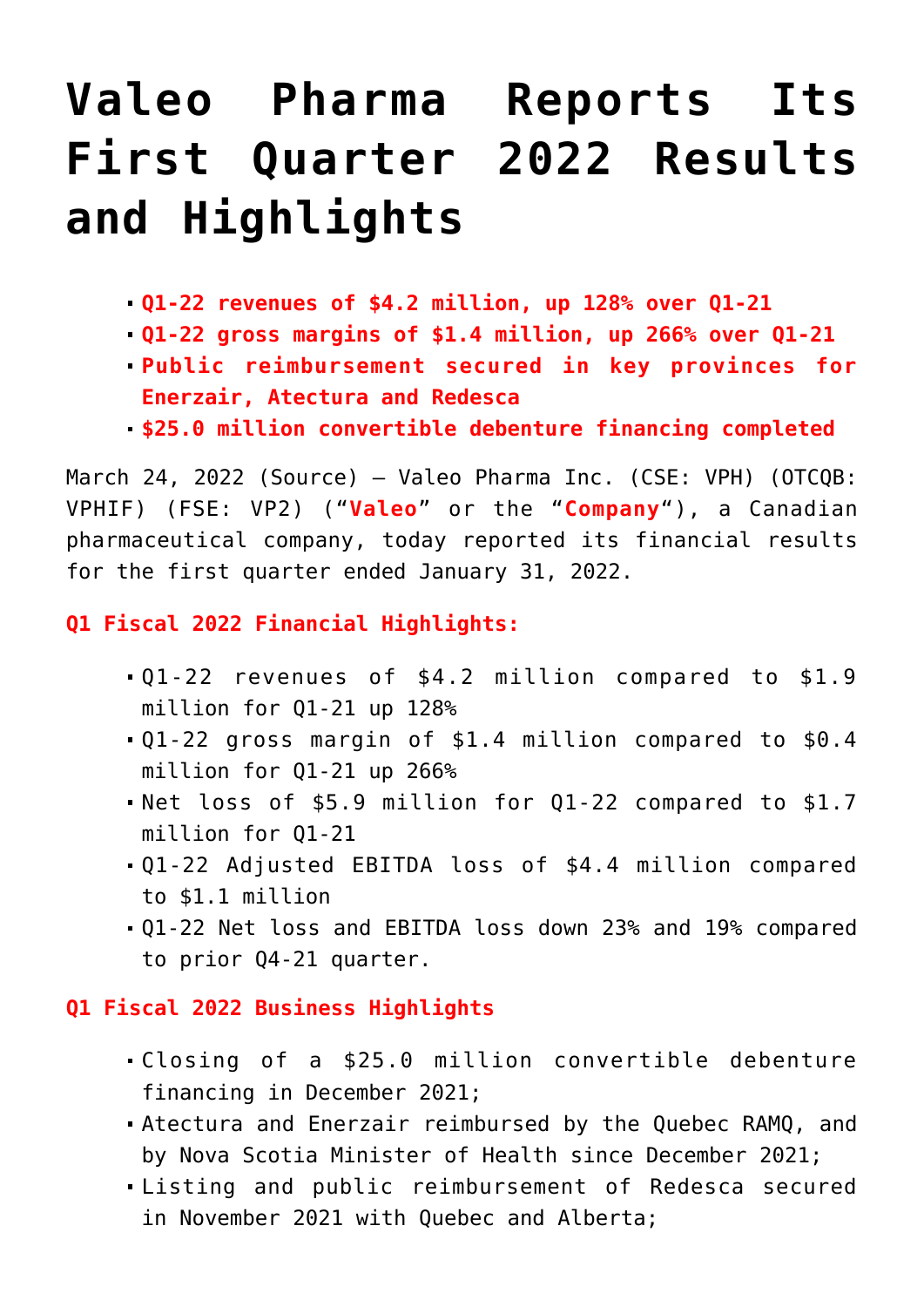- Hesperco, now available in 300 stores under the Loblaw's banners; and
- Hesperidin Covid-19 clinical trial results concluded that hesperidin could have beneficial effects and may help reduce certain Covid-19 symptoms;

## **Q1 Fiscal 2022 Subsequent Events**

- Enerzair and Atectura accepted for reimbursement in Ontario, Manitoba, New Brunswick, Saskatchewan, PEI and with the NIHB and VAC federal programs; and
- Listing and public reimbursement of Redesca, confirmed in British Columbia.
- Isuance of 2,800,419 common shares of the Corporation following the conversion of \$1,04 million of convertible debenture maturing February 27, 2023 plus accrued interest, as well as 200,000 stock options held by insiders.

"Expanding our reimbursement coverage in all provinces for our three lead products has always been a key objective, with more than 90% private and public Canadian coverage now secured for Redesca, Enerzair and Atectura. As we had forecasted, Redesca has rapidly become Valeo's best selling product. Reimbursement coverage is positively impacting prescription growth for Enerzair and Atectura which is accelerating on a monthly basis", said Steve Saviuk, CEO. "While we are focused on executing the commercial plan for our existing products, we continue to pursue business development opportunities that can leverage our capabilities and broaden our revenue base".

Commenting on the first quarter 2022 results, Luc Mainville, Senior Vice-President and Chief Financial Officer said, "Our first quarter 2022 results clearly demonstrated the growing impact of Redesca, Enerzair and Atectura on our revenues and margins. With the cost of implementing our new business and commercial infrastructure now fully accounted for, we anticipate that the sequential revenue growth of our lead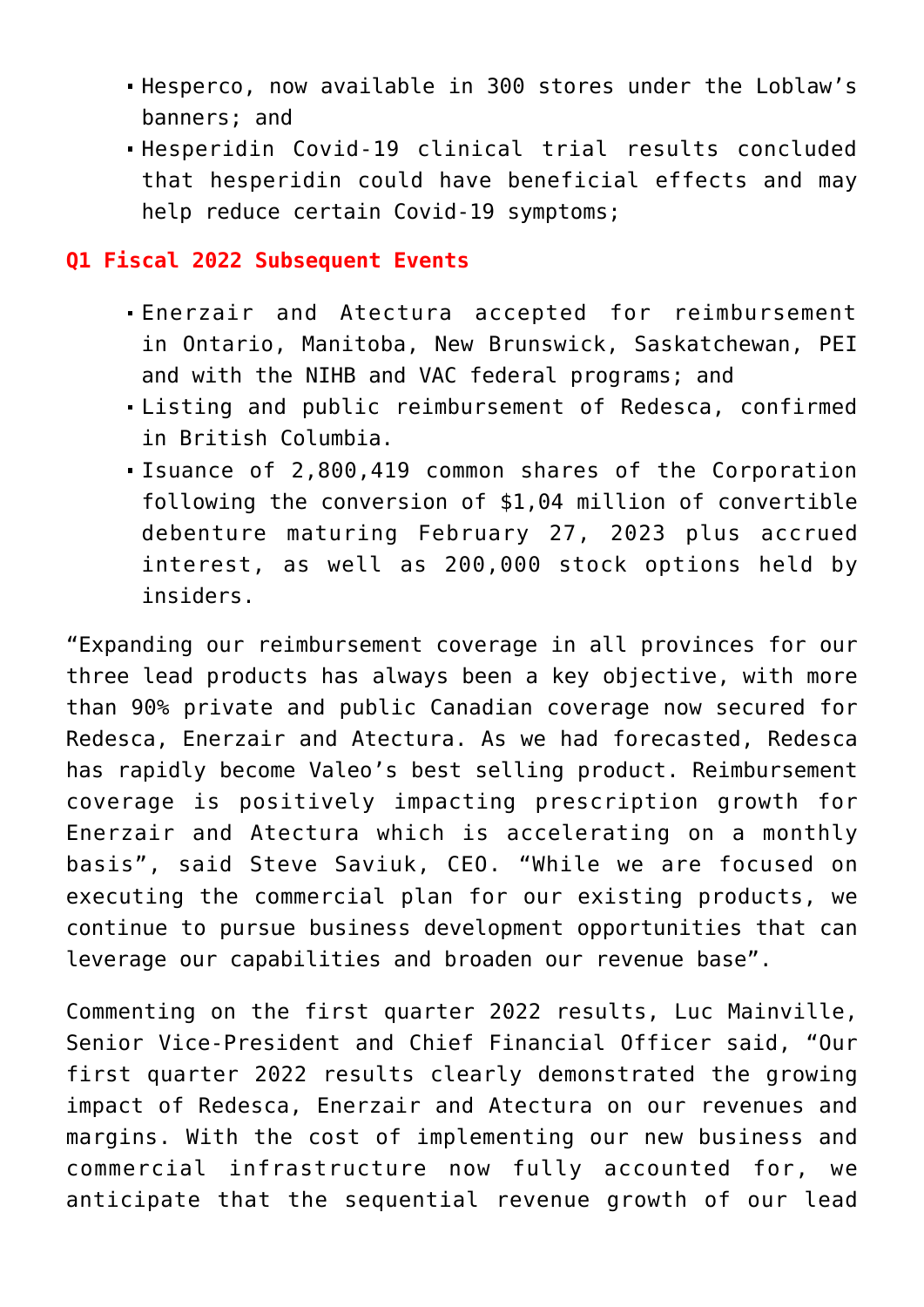products will expand our operating margins. This will help steadily decline our quarterly operating loss and favourably position Valeo to achieve cash flow positive status in the last quarter of the year on a going forward basis".

## **First Quarter 2022 Financial Results**

- Revenues were \$4.2 million for the quarter ended January 31, 2022 compared to \$1.9 million for the quarter ended January 31, 2021 and \$3.4 million for the fourth quarter ended October 31, 2021, representing a 128% increase and 25% increase respectively. The increase resulted mainly from the added contribution of Redesca, and also a strong contribution from other products in the portfolio;
- Gross margin was \$1.4 million for the quarter ended January 31, 2022 compared to \$0.4 million for the quarter ended January 31, 2021 and \$0.7 million for the fourth quarter ended October 31, 2021, representing a 266% increase and 101% increase respectively. The significant growth of revenues from new branded products and improvement in product mix contributed to the increase in gross margin recorded;
- Net loss was \$5.9 million for the quarter ended January 31, 2022 compared to \$1.7 million for the quarter ended January 31, 2021, representing an increase of 240%. The increase in net loss results from the addition of staff and expenses required to position Valeo for a solid revenue growth in FY-22 and beyond, as well as the expansion of Valeo's commercial, medical and support staff required to capitalize on the significant market opportunities for Redesca, Enerzair and Atectura;
- Adjusted EBITDA loss was \$4.4 million for the quarter ended January 31, 2022 compared to \$1.1 million for the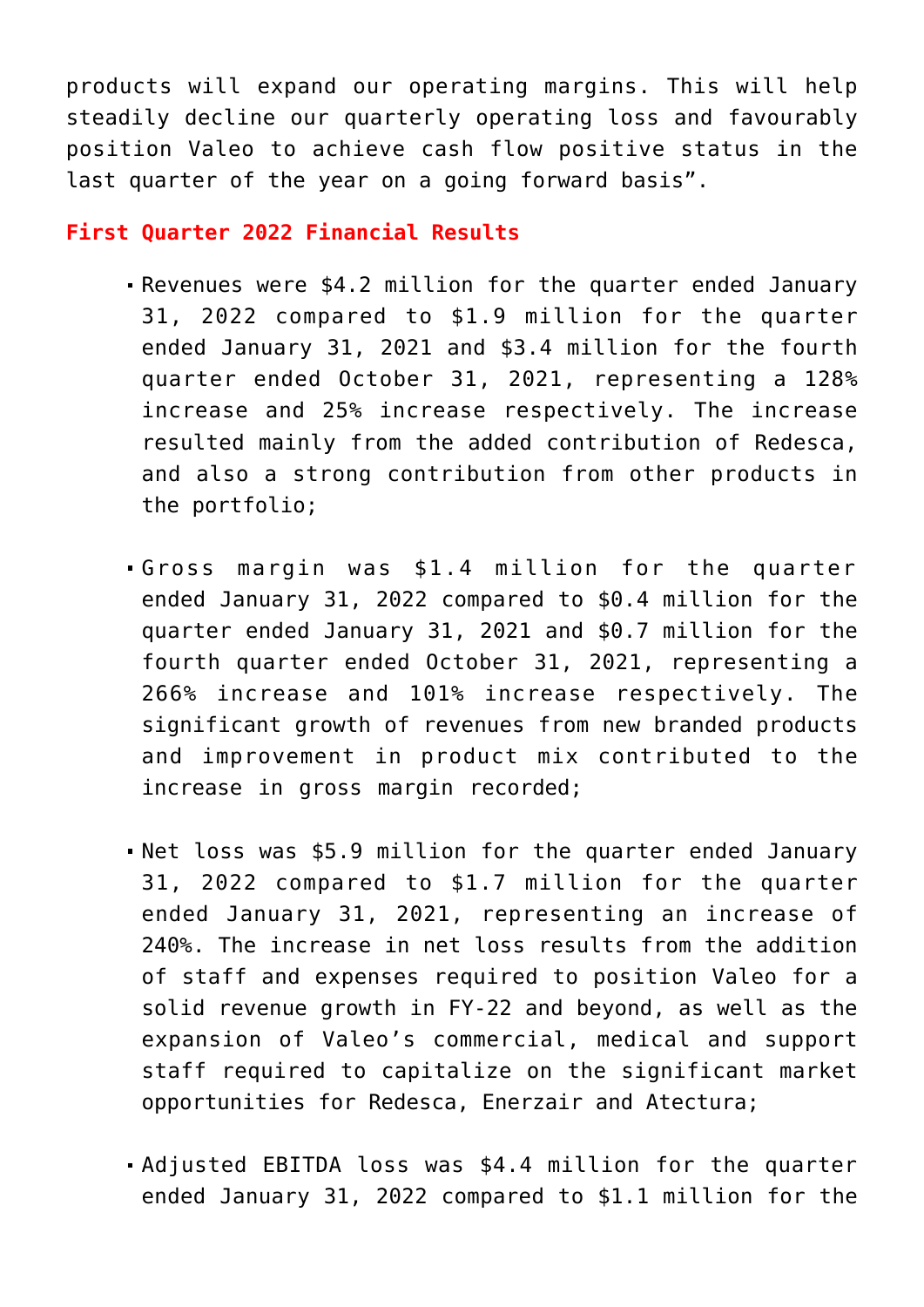quarter ended January 31, 2021, representing an increase of 299%. Our Adjusted EBITDA loss in Q1-22 includes adjustments as Share-Based Compensation, as well as other non-recurrent adjustments to our net loss; and

Net loss and Adjusted EBITDA in Q1-22 were down 23% and 19% respectively as compared to the prior Q4-21 quarterly performance. The improvement of our financial performance over the prior quarter results from improvement of our operating margins derived mainly from the revenue growth of our three lead products, Redesca, Enerzair and Atectura.

#### **Q1-2022 Webcast and Conference Call**

Valeo will host a conference call to discuss its first quarter 2022 results and highlights on Friday March 25, 2022 at 8.30am (ET). The telephone numbers to access the conference call are 416-764-8659 and 1-888-664-6392. An audio replay of the call will be available. The numbers to access the audio replay are 416-764-8677 and 1-888-390-0541 using the following access code (726898 #).

A live audio webcast of the conference call will be available via: [https://produceredition.webcasts.com/starthere.jsp?ei=153](https://c212.net/c/link/?t=0&l=en&o=3484036-1&h=3333338766&u=https%3A%2F%2Fprotect-us.mimecast.com%2Fs%2FNG0HCERVMGI3JrkIx0WWf%3Fdomain%3Dproduceredition.webcasts.com&a=https%3A%2F%2Fproduceredition.webcasts.com%2Fstarthere.jsp%3Fei%3D1536136%26tp_key%3Dd562d32471) [6136&tp\\_key=d562d32471](https://c212.net/c/link/?t=0&l=en&o=3484036-1&h=3333338766&u=https%3A%2F%2Fprotect-us.mimecast.com%2Fs%2FNG0HCERVMGI3JrkIx0WWf%3Fdomain%3Dproduceredition.webcasts.com&a=https%3A%2F%2Fproduceredition.webcasts.com%2Fstarthere.jsp%3Fei%3D1536136%26tp_key%3Dd562d32471)

#### **Financial Statements and MD&A**

Valeo Pharma's financial statements and Management's Discussion and Analysis for the three month period ended January 31, 2022 are available on SEDAR at [www.sedar.com](http://www.sedar.com/)

#### **About Valeo Pharma**

About Valeo Pharma Valeo Pharma is a pharmaceutical company dedicated to the commercialization of innovative prescription products in Canada with a focus on Respirology, Neurodegenerative Diseases, Oncology and other specialty